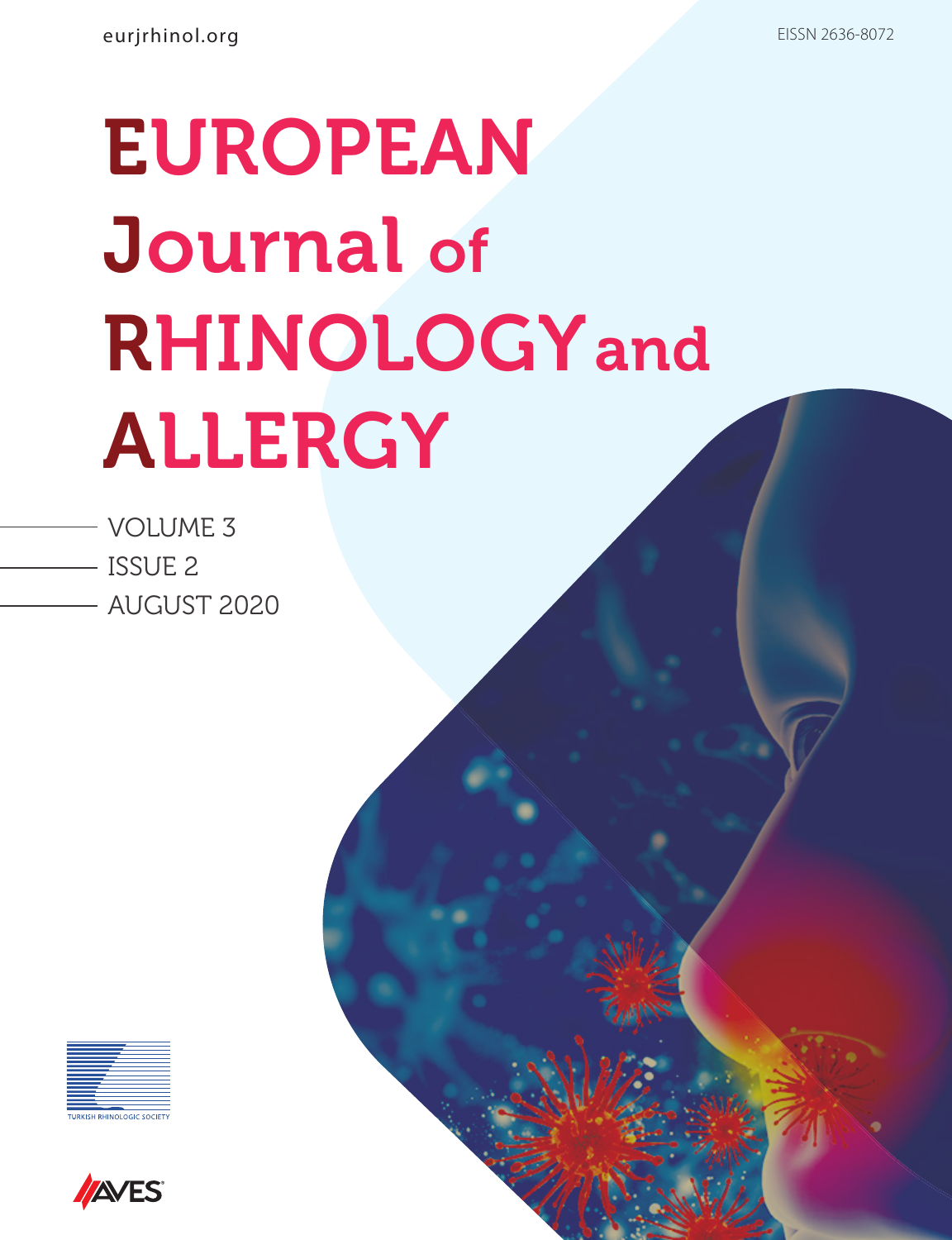### **Editor in Chief**

### **Metin Önerci**

*Department of Otorhinolaryngology, Hacettepe University School of Medicine, Ankara, Turkey monerci@gmail.com*

### **Editors**

### **Ceren Günel**

*Department of Otorhinolaryngology, Adnan Menderes University School of Medicine, Aydın, Turkey drgunel@hotmail.com* 

### **Advisory Board**

### **Abel Jan Tasman**

*Department of Otorhinolaryngology, Division of Rhinology and Facial Plastic Surgery, Cantonal Hospital St Gallen, St Gallen, Switzerland abel-jan.tasman@kssg.ch*

### **Aldo Stamm**

*Department of Otorhinolaryngology and Fonoaudiol, Complexo Hosp Edmundo Vasconcelos, Sao Paulo, Brazil astamm@terra.com.br*

### **Andrey Lopatin**

*Department of Otorhinolaryngology, Business Administration President Russian Federation, State Policlinic 1, Moscow, Russia lopatin.andrey@inbox.ru*

### **Claus Bachert**

*Upper Airways Research Laboratory and ENT Department, Ghent University Hospital, Ghent, Belgium Claus.Bachert@ugent.be*

### **Dan Fliss**

*Department of Otorhinolaryngology Head and Neck Surgery and Maxillofacial, Tel Aviv University, Sackler School Medicine, Tel Aviv Sourasky Medical Center, Tel Aviv, Israel fliss@tasmc.health.gov.il*

### **Daniel Simmen**

*Department of Otorhinolaryngology Head and Neck Surgery, Hirslanden Clinic, Zurich, Switzerland simmen@orl-zentrum.com*

### **De Yun Wang**

**AVES** 

*Department of Otorhinolaryngology, National University Singapore, National University Health Systems, Singapore, Singapore de\_yun\_wang@nuhs.edu.sg*

### **Desiderio Passali**

*Clinic of ENT, Siena University, Siena, Italy d.passali@virgilio.it*

> **Publisher** İbrahim KARA

Ali ŞAHİN

Gökhan ÇİMEN

**Publications Director**

**Editorial Development** Gizem KAYAN TEKAÜT

### **Fikret Kasapoğlu**

*Department of Otorhinolaryngology, Uludağ University School of Medicine, Bursa, Turkey fikretkbb@yahoo.com* 

### **Eugene Kern**

*Department of Otorhinolaryngology, Mayo Clinic, Rochester, MN, USA ekern@mayo.edu*

### **Hesham Saleh**

*Department of Rhinology and Facial Plastic Surgery, Harley ENT Practice, London, England hesham@harleyent.com*

**Ignazio Tasca**  *Department of Otorhinolaryngology, Imola Hospital, Imola, Italy i.tasca@ausl.imola.bo.it*

### **Jin Seat Kiow**

*Singapur Clinical Associate Professor of Otorhinolaryngology, National University of Singapore Senior Consultant, Department of Otorhinolaryngology (Ear, Nose and Throat), Tan Tock Seng Hospital, Singapore jin\_keat\_siow@ttsh.com.sg*

### **M. Bernal Sprekelsen**

*Department of Otorhinolaryngology, Barcelona Hospital, Barcelona, Spain mbernal@clinic.ub.es*

### **Marco Barbieri**

*Department of Otorhinolaryngology, San Martino Hospital University, Genoa, Italy barbieri.orl@libero.it*

### **Pavel Dimov**

*Department of Otorhinolaryngology, Thracian Univ Stara Zagora, Stara Zagora, Bulgaria pdimov@uni-sz.bg*

### **Peter Hellings**

*Department of Otorhinolaryngology Head and Neck Surgery, Leuven University Hospital, Leuven, Belgium Peter.hellings@kuleuven.be*

### **Publication Coordinators**

İrem SOYSAL Arzu YILDIRIM Deniz KAYA Bahar ALBAYRAK Emre KARA

### **Finance and Administration**

**Deputy Publications Director** Zeynep YAKIŞIRER ÜREN Betül ÇİMEN

### **Biostatistical Consultant**

### **İlker Ercan**

*Department of Biostatistics, Uludağ University School of Medicine, Bursa, Turkey iercan@msn.com* 

### **Pontus Stierna**

*Department of Otorhinolaryngology, Huddinge University Hospital, Huddinge, Sweden pontus.stierna@telia.com*

### **Reda Kamel**

*Department of Otorhinolaryngology, Cairo University School of Medicine, Cairo, Egypt rhinology@redakamel.com*

### **Robert Kern**

*Department of Otorhinolaryngology, Northwestern University Feinberg School of Medicine, Chicago, IL, USA r-kern@northwestern.edu*

### **Sergei Karpischenko**

*First Pavlov Saint Petersburg State Medical University, Saint Petersburg, Russia karpischenkos@mail.ru*

### **Stilianos Kountakis**

*Department of Otorhinolaryngology Head and Neck Surgery, Georgia Regents University, Augusta, GA, USA skountakis@georgiahealth.edu*

### **Werner Hoseman**

*Department of Otorhinolaryngology Head & Neck Surg, Ernst Moritz Arndt Univ Greifswald, Greifswald, Germany hosemann@uni-greifswald.de*

### **Wolfgang Pirsig**

*Department of Otorhinolaryngology Head and Neck Surgery, Ulm University, Ulm, Germany wolfgang.pirsig@extern.uni-ulm.de*

### **Wytske Fokkens**

*Department of Otorhinolaryngology, Academy Medical Centre, Amsterdam, Netherlands w.j.fokkens@amc.uva.nl*

### **Contact**

Address: Büyükdere Cad. No: 105/9 34394 Mecidiyeköy, Şişli-İstanbul Phone: +90 212 217 17 00 Fax: +90 212 217 22 92 E-mail: info@avesyayincilik.com

**Project Coordinators** Sinem Fehime KOZ

Doğan ORUÇ

Ünal ÖZER Deniz Elif DURAN Beyzanur KARABULUT

**Graphics Department**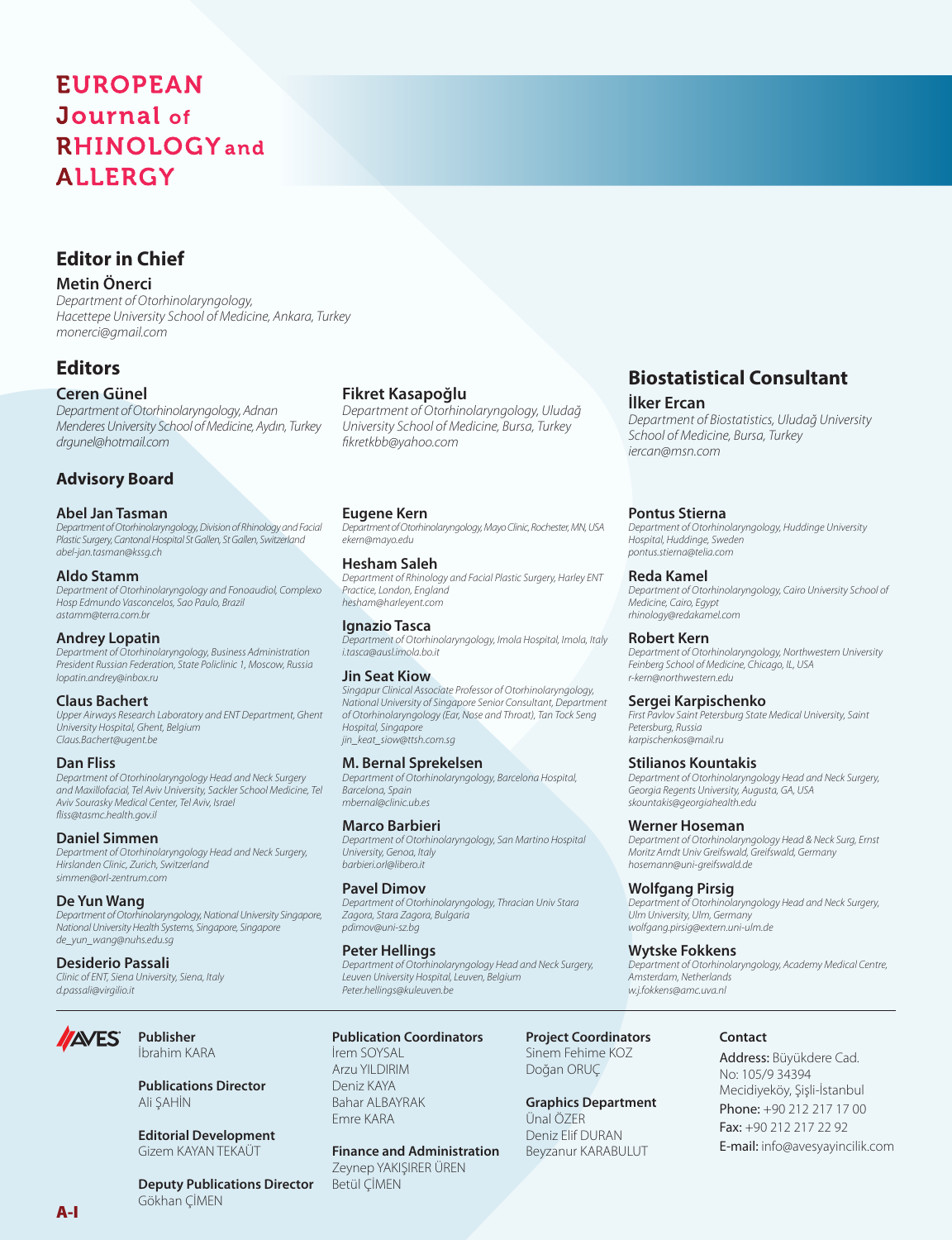### AIMS AND SCOPE

European Journal of Rhinology and Allergy (Eur J Rhinol Allergy) is an international, scientific, open access periodical published in accordance with independent, unbiased, and double-blinded peer-review principles. The journal is the official online-only publication of Turkish Rhinologic Society and published triannually in April, August, and December. The publication language of the journal is English.

European Journal of Rhinology and Allergy aims to contribute to the international literature by publishing original clinical and experimental research articles, case reports, review articles, technical notes, and letters to the editor in the field of rhinology and allergy.

The journal's target audience are, researchers, physicians and healthcare professionals who are interested or working in the field of rhinology and allergy.

European Journal of Rhinology and Allergy is currently indexed in TUBITAK ULAKBIM TR Index.

The editorial and publication processes of the journal are shaped in accordance with the guidelines of the International Committee of Medical Journal Editors (ICMJE), World Association of Medical Editors (WAME), Council of Science Editors (CSE), Committee on Publication Ethics (COPE), European Association of Science Editors (EASE), and National Information Standards Organization (NISO). The journal is in conformity with the Principles of Transparency and Best Practice in Scholarly Publishing (doaj.org/bestpractice).

Processing and publication are free of charge with the journal. No fees are requested from the authors at any point throughout the evaluation and publication process. All manuscripts must be submitted via the online submission system, which is available at www.eurjrhinol.org. The journal guidelines, technical information, and the required forms are available on the journal's web page.

All expenses of the journal are covered by the Turkish Rhinologic Society. Potential advertisers should contact the Editorial Office. Advertisement images are published only upon the Editor-in-Chief's approval.

Statements or opinions expressed in the manuscripts published in the journal reflect the views of the author(s) and not the opinions of the Turkish Rhinologic Society. editors, editorial board, and/or publisher; the editors, editorial board, and publisher disclaim any responsibility or liability for such materials.

All published content is available online, free of charge at www.eurjrhinol.org.

European Journal of Rhinology and Allergy is an open access publication, and the journal's publication model is based on Budapest Open Access Initiative (BOAI) declaration. Authors retain the copyright of their published work in the European Journal of Rhinology and Allergy. The journal's content is licensed under a Creative Commons Atribution-NonCommercial 4.0 (CC BY-NC 4.0) International License.



| Editor in Chief: Metin ÖNFRCİ              |                                                                      |
|--------------------------------------------|----------------------------------------------------------------------|
| : Turkish Rhinologic Society, Özveren Cad. |                                                                      |
|                                            |                                                                      |
|                                            |                                                                      |
| : AVFS                                     |                                                                      |
| : Büyükdere Cad., 105/9 34394              |                                                                      |
| Mecidiyeköy, Şişli, İstanbul, Turkey       |                                                                      |
| $\div$ +90 212 217 17 00                   |                                                                      |
| $: +902122172292$                          |                                                                      |
| : info@avesyayincilik.com                  |                                                                      |
|                                            | No.: 5/6 Demirtepe, Çankaya, Ankara, Turkey<br>: info@eurjrhinol.org |

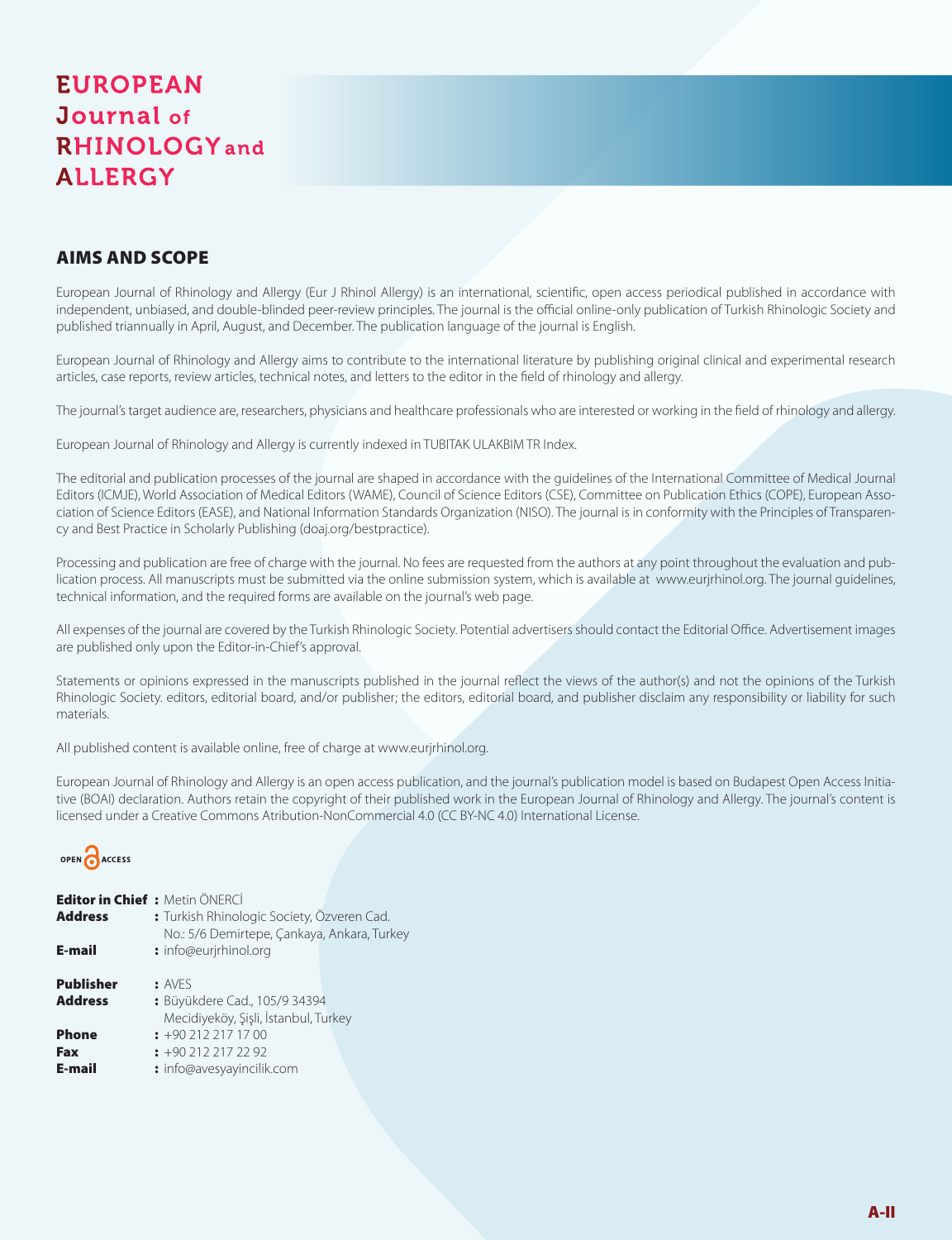### INSTRUCTIONS TO AUTHORS

European Journal of Rhinology and Allergy (Eur J Rhinol Allergy) is an international, scientific, open access periodical published in accordance with independent, unbiased, and double-blinded peer-review principles. The journal is the official online-only publication of Turkish Rhinologic Society and published triannually in April, August, and December. The publication language of the journal is English.

European Journal of Rhinology and Allergy aims to contribute to the international literature by publishing original clinical and experimental research articles, case reports, review articles, technical notes, and letters to the editor in the field of rhinology and allergy.

The journal's target audience are, researchers, physicians and healthcare professionals who are interested or working in the field of rhinology and allergy.

### EDITORIAL AND PUBLICATION PROCESS

The editorial and publication processes of the journal are shaped in accordance with the guidelines of the International Council of Medical Journal Editors (ICMJE), the World Association of Medical Editors (WAME), the Council of Science Editors (CSE), the Committee on Publication Ethics (COPE), the European Association of Science Editors (EASE), and National Information Standards Organization (NISO). The journal conforms to the Principles of Transparency and Best Practice in Scholarly Publishing (doaj.org/ bestpractice).

Originality, high scientific quality, and citation potential are the most important criteria for a manuscript to be accepted for publication. Manuscripts submitted for evaluation should not have been previously presented or already published in an electronic or printed medium. The journal should be informed of manuscripts that have been submitted to another journal for evaluation and rejected for publication. The submission of previous reviewer reports will expedite the evaluation process. Manuscripts that have been presented in a meeting should be submitted with detailed information on the organization, including the name, date, and location of the organization.

### PEER-REVIEW PROCESS

Manuscripts submitted to European Journal of Rhinology and Allergy will go through a double-blind peer-review process. Each submission will be reviewed by at least two external, independent peer reviewers who are experts in their fields in order to ensure an unbiased evaluation process. The editorial board will invite an external and independent editor to manage the evaluation processes of manuscripts submitted by editors or by the editorial board members of the journal. The Editor in Chief is the final authority in the decision-making process for all submissions.

### ETHICAL PRINCIPLES

An approval of research protocols by the Ethics Committee in accordance with international agreements (World Medical Association Declaration of Helsinki "Ethical Principles for Medical Research Involving Human Subjects," amended in October 2013, www.wma.net) is required for experimental, clinical, and drug studies and for some case reports. If required, ethics committee reports or an equivalent official document will be requested from the authors. For manuscripts concerning experimental research on humans, a statement should be included that shows that written informed consent of patients and volunteers was obtained following a detailed explanation of the procedures that they may undergo. For studies carried out on animals, the measures taken to prevent pain and suffering of the animals should be stated clearly. Information on patient consent, the name of the ethics committee, and the ethics committee approval number should also be stated in the Materials and Methods section of the manuscript. It is the authors' responsibility to protect the patients' anonymity carefully.

For photographs that may reveal the identity of the patients, signed releases of the patient or their legal representative should be enclosed, and the publication approval must be provided in the Materials and Methods section.

### PLAGIARISM

European Journal of Rhinology and Allergy is extremely sensitive about plagiarism. All sub-

missions are screened by a similarity detection software (iThenticate by CrossCheck) at any point during the peer-review and/or production process. Even if you are the author of the phrases or sentences, the text should not have unacceptable similarity with the previously published data.

When you are discussing others' (or your own) previous work, please make sure that you cite the material correctly in every instance.

In the event of alleged or suspected research misconduct, e.g., plagiarism, citation manipulation, and data falsification/fabrication, the Editorial Board will follow and act following COPE guidelines.

### **AUTHORSHIP**

Each person listed as an author should fulfill the authorship criteria recommended by the International Committee of Medical Journal Editors (ICMJE - www.icmje.org). The ICMJE recommends that authorship is based on the following four criteria:

1. Substantial contributions to the conception or design of the work; or the acquisition, analysis, or interpretation of data for the work; AND 2. Drafting the work or revising it critically for important intellectual content; AND

3. Final approval of the version to be published; AND

4. Agreement to be accountable for all aspects of the work in ensuring that questions related to the accuracy or integrity of any part of the work are appropriately investigated and resolved.

In addition to being accountable for the parts of the work he/she has done, an author should be able to identify which co-authors are responsible for specific other parts of the work. Also, authors should have confidence in the integrity of the contributions of their co-authors.

All those designated as authors should meet all four criteria for authorship, and all who meet the four criteria should be identified as authors. Those who do not meet all four criteria should be acknowledged in the title page of the manuscript.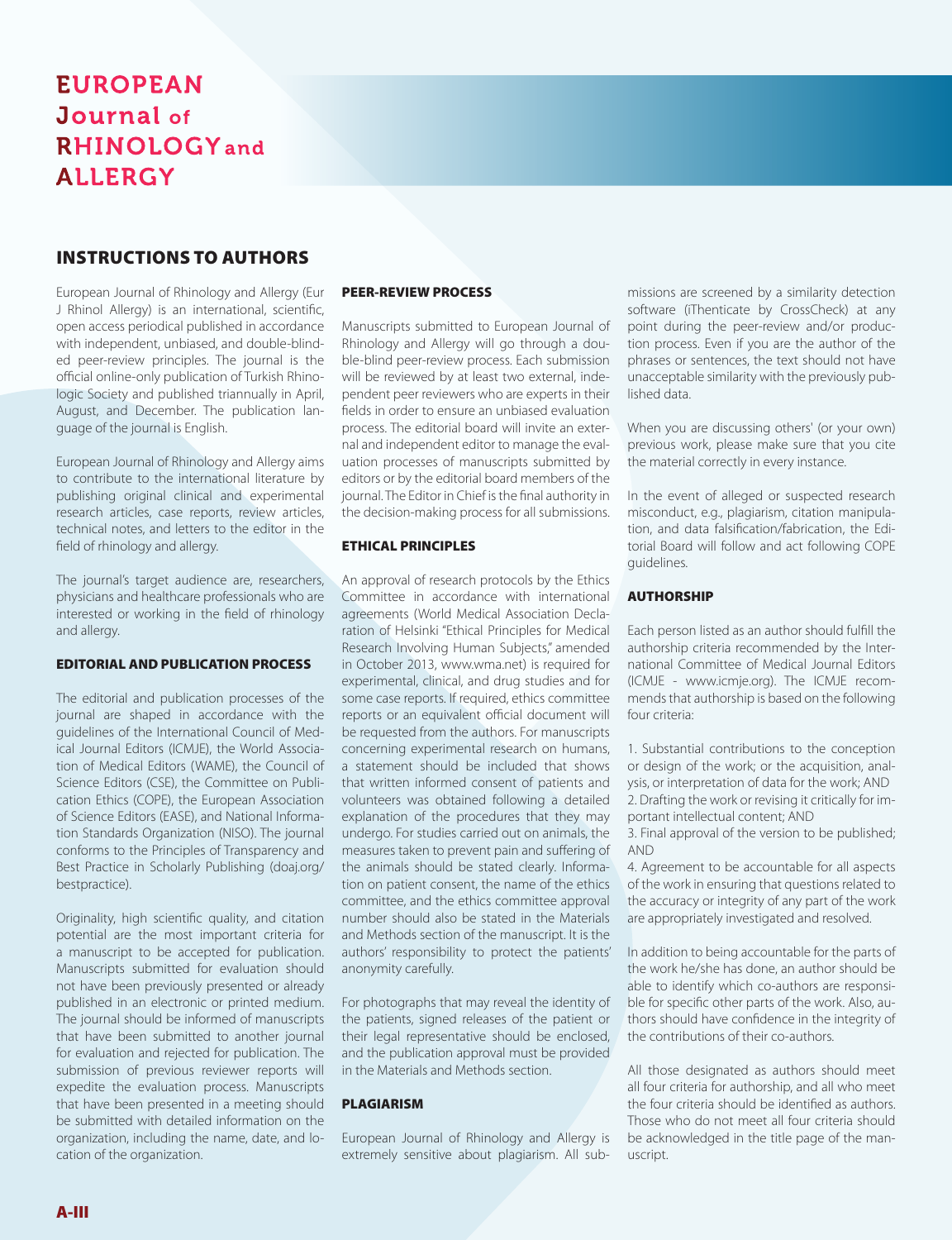European Journal of Rhinology and Allergy requires corresponding authors to submit a signed and scanned version of the Copyright Agreement and Acknowledgement of Authorship form (available for download www.eurjrhinol.org) during the initial submission process to act appropriately on authorship rights and to prevent ghost or honorary authorship. If the editorial board suspects a case of "gift authorship," the submission will be rejected without further review. As part of the submission of the manuscript, the corresponding author should also send a short statement declaring that he/she accepts to undertake all the responsibility for authorship during the submission and review stages of the manuscript.

### DECLARATION OF INTEREST

European Journal of Rhinology and Allergy requires and encourages the authors and the individuals involved in the evaluation process of submitted manuscripts to disclose any existing or potential conflicts of interests, including financial, consultant, and institutional, that might lead to potential bias or a conflict of interest. Any financial grants or other support received for a submitted study from individuals or institutions should be disclosed to the Editorial Board. To disclose a potential conflict of interest, the ICM-JE Potential Conflict of Interest Disclosure Form should be filled in and submitted by all contributing authors. The journal's Editorial Board resolves cases of a potential conflict of interest of the editors, authors, or reviewers within the scope of COPE and ICMJE guidelines.

The Editorial Board of the journal handles all appeal and complaint cases within the scope of COPE guidelines. In such cases, authors should get in direct contact with the editorial office regarding their appeals and complaints. When needed, an ombudsperson may be assigned to resolve claims that cannot be resolved internally. The Editor in Chief is the final authority in the decision-making process for all appeals and complaints.

### COPYRIGHT AND LICENSE

European Journal of Rhinology and Allergy requires each submission to be accompanied

by a Copyright Agreement and Acknowledgement of Authorship form (available for download www.eurjrhinol.org). By signing this form, authors retain the copyright of their work and agree that the article, if accepted for publication by the European Journal of Rhinology and Allergy will be licensed under a Creative Commons Attribution-NonCommercial 4.0 (CC BY-NC 4.0) International License.

When using previously published content, including figures, tables, or any other material in both print and electronic formats, authors must obtain permission from the copyright holder. Legal, financial and criminal liabilities in this regard belong to the author(s).

### DISCLAIMER

Statements or opinions expressed in the manuscripts published in European Journal of Rhinology and Allergy reflect the views of the author(s) and not the opinions of the editors, the editorial board, or the publisher; the editors, the editorial board, and the publisher disclaim any responsibility or liability for such materials. The final responsibility regarding the published content rests with the authors.

### MANUSCRIPT PREPARATION

The manuscripts should be prepared in accordance with ICMJE-Recommendations for the Conduct, Reporting, Editing, and Publication of Scholarly Work in Medical Journals (updated in December 2018 - http://www.icmje.org/icmje-recommendations.pdf). Authors are required to prepare manuscripts in accordance with the CONSORT guidelines for randomized research studies, STROBE guidelines for observational original research studies, STARD guidelines for studies on diagnostic accuracy, PRISMA guidelines for systematic reviews and meta-analysis, ARRIVE guidelines for experimental animal studies, and TREND guidelines for non-randomized public behavior.

Manuscripts can only be submitted through the journal's online manuscript submission and evaluation system, available at www.eurjrhinol. org. Manuscripts submitted via any other medium will not be evaluated.

Manuscripts submitted to the journal will first go through a technical evaluation process where the editorial office staff will ensure that the manuscript has been prepared and submitted in accordance with the journal's guidelines. Submissions that do not conform to the journal's guidelines will be returned to the submitting author with technical correction requests.

Authors are required to submit the following:

- Copyright Transfer Form,
- Author Contributions Form, and
- ICMJE Potential Conflict of Interest Disclosure Form (should be filled in by all contributing authors)

during the initial submission. These forms are available for download at www.eurjrhinol.org.

### Preparation of the Manuscript

Title page: A separate title page should be submitted with all submissions and this page should include:

- The full title of the manuscript as well as a short title (running head) of no more than 50 characters,
- Name(s), affiliations, highest academic degree(s), and ORCID ID(s) of the author(s),
- Grant information and detailed information on the other sources of support,
- Name, address, telephone (including the mobile phone number) and fax numbers, and email address of the corresponding author,
- Acknowledgment of the individuals who contributed to the preparation of the manuscript but who do not fulfil the authorship criteria.

**Abstract:** An abstract should be submitted with all submissions except for Letters to the Editor. The abstract of Original Articles should be structured with subheadings (Objective, Material and Methods, Results, and Conclusion). The abstract of Reviews and Case Reports should be unstructured. Please check Table 1 below for word count specifications.

**Keywords:** Each submission must be accompanied by a minimum of three to a maximum of six keywords for subject indexing at the end of the abstract. The keywords should be listed in full without abbreviations. The keywords should be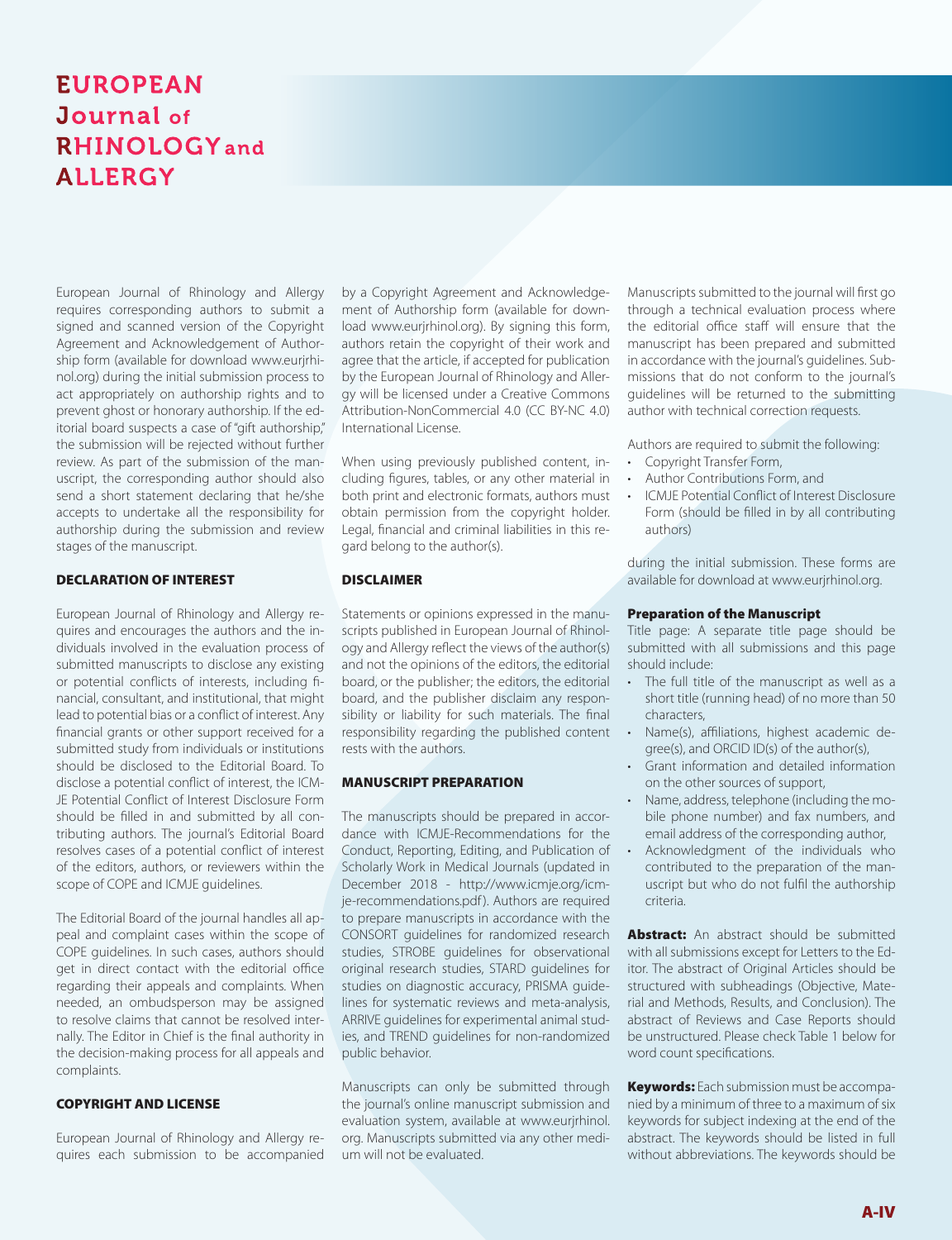selected from the National Library of Medicine, Medical Subject Headings database (https:// www.nlm.nih.gov/mesh/MBrowser.html).

### Manuscript Types

**Original Articles:** This is the most important type of article since it provides new information based on original research. The main text of original articles should be structured with Introduction, Material and Methods, Results, Discussion, and Conclusion subheadings. Please check Table 1 for the limitations for Original Articles.

Statistical analysis to support conclusions is usually necessary. Statistical analyses must be conducted in accordance with international statistical reporting standards (Altman DG, Gore SM, Gardner MJ, Pocock SJ. Statistical guidelines for contributors to medical journals. Br Med J 1983: 7; 1489-93). Information on statistical analyses should be provided with a separate subheading under the Material and Methods section and the statistical software that was used during the process must be specified.

Units should be prepared in accordance with the International System of Units (SI).

**Editorial Comments: Editorial comments aim** to provide a brief critical commentary by reviewers with expertise or with high reputation in the topic of the research article published in the journal. Authors are selected and invited by the journal to provide such comments. Abstract, Keywords, and Tables, Figures, Images, and other media are not included.

**Review Articles:** Reviews prepared by authors who have extensive knowledge on a particular field and whose scientific background has been translated into a high volume of publications with a high citation potential are welcomed. These authors may even be invited by the journal. Reviews should describe, discuss, and evaluate the current level of knowledge of a topic in clinical practice and should guide future studies. The main text should be structured by authors according the context of the article. Please check Table 1 for the limitations for Review Articles.

Case Reports: There is limited space for case reports in the journal and reports on rare cases or conditions that constitute challenges in diagnosis and treatment, those offering new therapies or revealing knowledge not included in the literature, and interesting and educative case reports are accepted for publication. The text should include Introduction, Case Presentation, Discussion, and Conclusion subheadings. Please check Table 1 for the limitations for Case Reports.

Letters to the Editor: This type of manuscript discusses important parts, overlooked aspects, or lacking parts of a previously published article. Articles on subjects within the scope of the journal that might attract the readers' attention, particularly educative cases, may also be submitted in the form of a "Letter to the Editor." Readers can also present their comments on the published manuscripts in the form of a "Letter to the Editor." Abstract, Keywords, and Tables, Figures, Images, and other media should not be included. The text should be unstructured. The manuscript that is being commented on must be properly cited within this manuscript.

### Tables

Tables should be included in the main document, presented after the reference list, and they should be numbered consecutively in the order they are referred to within the main text. A descriptive title must be placed above the tables. Abbreviations used in the tables should be defined below the tables by footnotes (even if they are defined within the main text). Tables should be created using the "insert table" command of the word processing software and they should be arranged clearly to provide easy reading. Data presented in the tables should not be a repetition of the data presented within the main text but should be supporting the main text.

### Figures and Figure Legends

Figures, graphics, and photographs should be submitted as separate files (in TIFF or JPEG format) through the submission system. The files should not be embedded in a Word document or the main document. When there are figure subunits, the subunits should not be merged to form a single image. Each subunit should be submitted separately through the submission system. Images should not be labeled (a, b, c, etc.) to indicate figure subunits. Thick and thin arrows, arrowheads, stars, asterisks, and similar marks can be used on the images to support figure legends. Like the rest of the submission, the figures too should be blind. Any information within the images that may indicate an individual or institution should be blinded. The minimum resolution of each submitted figure should be 300 DPI. To prevent delays in the evaluation process, all submitted figures should be clear in resolution and large in size (minimum dimensions:  $100 \times 100$  mm). Figure legends should be listed at the end of the main document.

All acronyms and abbreviations used in the manuscript should be defined at first use, both in the abstract and in the main text. The abbreviation should be provided in parentheses following the definition.

### Table 1. Limitations for each manuscript type

| <b>Type of manuscript</b> | <b>Word limit</b> | <b>Abstract word limit</b> | <b>Reference limit</b> | <b>Table limit</b> | <b>Figure limit</b>      |
|---------------------------|-------------------|----------------------------|------------------------|--------------------|--------------------------|
| Original Article          | 3500              | 250 (Structured)           | 30                     |                    | 7 or total of 15 images  |
| Review Article            | 5000              | 250                        | 50                     |                    | 10 or total of 20 images |
| Case Report               | 1000              | 200                        |                        | No tables          | 10 or total of 20 images |
| <b>Technical Note</b>     | 1500              | No abstract                |                        | No tables          | 10 or total of 20 images |
| Letter to the Editor      | 500               | No abstract                |                        | No tables          | No media                 |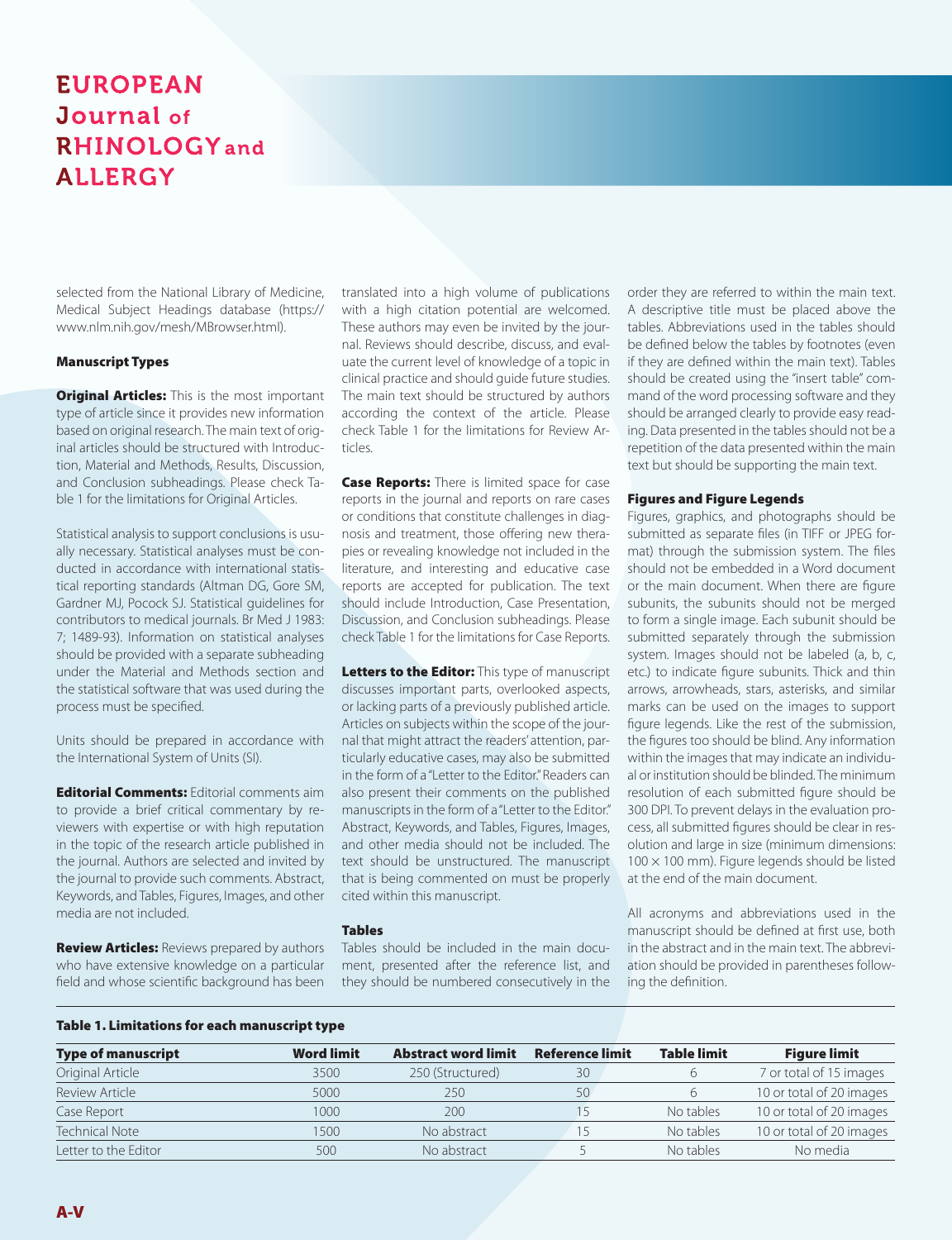When a drug, product, hardware, or software program is mentioned within the main text, product information, including the name of the product, the producer of the product, and city and the country of the company (including the state if in USA), should be provided in parentheses in the following format: "Discovery St PET/CT scanner (General Electric, Milwaukee, WI, USA)"

All references, tables, and figures should be referred to within the main text, and they should be numbered consecutively in the order they are referred to within the main text.

Limitations, drawbacks, and the shortcomings of original articles should be mentioned in the Discussion section before the conclusion section.

### **References**

While citing publications, preference should be given to the latest, most up-to-date publications. Authors are responsible for the accuracy of references. References must be prepared according to Vancouver reference style. If an ahead-of-print publication is cited, the DOI number should be provided. Journal titles should be abbreviated in accordance with the journal abbreviations in Index Medicus/ MEDLINE/PubMed. When there are six or fewer authors, all authors should be listed. If there are seven or more authors, the first six authors should be listed followed by "et al." In the main text of the manuscript, references should be cited using Arabic numbers in superscripts after punctuation. The reference styles for different types of publications are presented in the following examples.

Journal Article: Rankovic A, Rancic N, Jovanovic M, Ivanović M, Gajović O, Lazić Z, et al. Impact of imaging diagnostics on the budget – Are we spending too much? Vojnosanit Pregl 2013; 70: 709-11.

**Book Section:** Suh KN, Keystone JS. Malaria and babesiosis. Gorbach SL, Barlett JG, Blacklow

NR, editors. Infectious Diseases. Philadelphia: Lippincott Williams; 2004.p.2290-308.

**Books with a Single Author: Sweetman SC.** Martindale the Complete Drug Reference. 34<sup>th</sup> ed. London: Pharmaceutical Press; 2005.

**Editor(s) as Author: Huizing EH, de Groot** JAM, editors. Functional reconstructive nasal surgery. Stuttgart-New York: Thieme; 2003.

Conference Proceedings: Bengisson S. Sothemin BG. Enforcement of data protection, privacy and security in medical informatics. In: Lun KC, Degoulet P, Piemme TE, Rienhoff O, editors. MEDINFO 92. Proceedings of the 7th World Congress on Medical Informatics; 1992 Sept 6-10; Geneva, Switzerland. Amsterdam: North-Holland; 1992. pp.1561-5.

Scientific or Technical Report: Cusick M, Chew EY, Hoogwerf B, Agrón E, Wu L, Lindley A, et al. Early Treatment Diabetic Retinopathy Study Research Group. Risk factors for renal replacement therapy in the Early Treatment Diabetic Retinopathy Study (ETDRS), Early Treatment Diabetic Retinopathy Study Kidney Int: 2004. Report No: 26.

Thesis: Yılmaz B. Ankara Üniversitesindeki Öğrencilerin Beslenme Durumları, Fiziksel Aktiviteleri ve Beden Kitle İndeksleri Kan Lipidleri Arasındaki Ilişkiler. H.Ü. Sağlık Bilimleri Enstitüsü, Doktora Tezi. 2007.

Manuscripts Accepted for Publication, Not Published Yet: Slots J. The microflora of black stain on human primary teeth. Scand J Dent Res. 1974.

**Epub Ahead of Print Articles: Cai L, Yeh BM,** Westphalen AC, Roberts JP, Wang ZJ. Adult living donor liver imaging. Diagn Interv Radiol. 2016 Feb 24. doi: 10.5152/dir.2016.15323. [Epub ahead of print].

Manuscripts Published in Electronic For-

mat: Morse SS. Factors in the emergence of infectious diseases. Emerg Infect Dis (serial online) 1995 Jan-Mar (cited 1996 June 5): 1(1): (24 screens). Available from: URL: http:/ www.cdc. gov/ncidodlElD/cid.htm.

### REVISIONS

When submitting a revised version of a paper, the author must submit a detailed "Response to the reviewers" that states point by point how each issue raised by the reviewers has been covered and where it can be found (each reviewer's comment, followed by the author's reply and line numbers where the changes have been made) as well as an annotated copy of the main document. Revised manuscripts must be submitted within 30 days from the date of the decision letter. If the revised version of the manuscript is not submitted within the allocated time, the revision option may be cancelled. If the submitting author(s) believe that additional time is required, they should request this extension before the initial 30-day period is over.

Accepted manuscripts are copy-edited for grammar, punctuation, and format. Once the publication process of a manuscript is completed, it is published online on the journal's webpage as an ahead-of-print publication before it is included in its scheduled issue. A PDF proof of the accepted manuscript is sent to the corresponding author and their publication approval is requested within 2 days of their receipt of the proof.

Editor in Chief: Metin ÖNFRCİ Address: Turkish Rhinologic Society, Özveren Cad. No.: 5/6 Demirtepe, Çankaya, Ankara, Turkey **E-mail:** info@eurjrhinol.org

### Publisher: AVES

Address: Büyükdere Cad., 105/9 34394 Mecidiyeköy, Şişli, İstanbul, Turkey **Phone:** +90 212 217 17 00 Fax: +90 212 217 22 92 **E-mail:** info@avesyayincilik.com